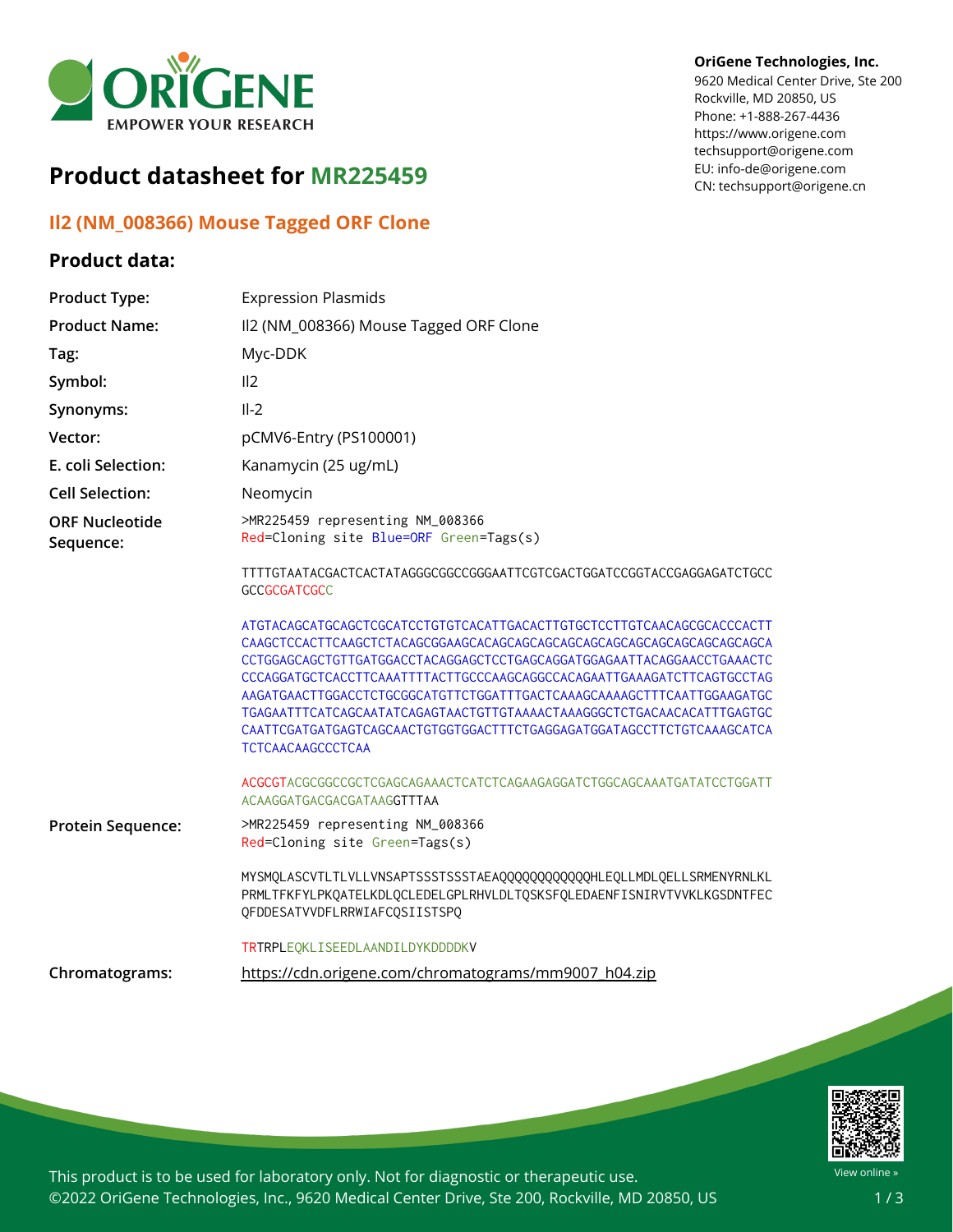#### ORIGENE **Il2 (NM\_008366) Mouse Tagged ORF Clone – MR225459**



\* The last codon before the Stop codon of the ORF

### **Plasmid Map:**



| ACCN:            | NM 008366 |
|------------------|-----------|
| <b>ORF Size:</b> | 507 bp    |

This product is to be used for laboratory only. Not for diagnostic or therapeutic use. ©2022 OriGene Technologies, Inc., 9620 Medical Center Drive, Ste 200, Rockville, MD 20850, US